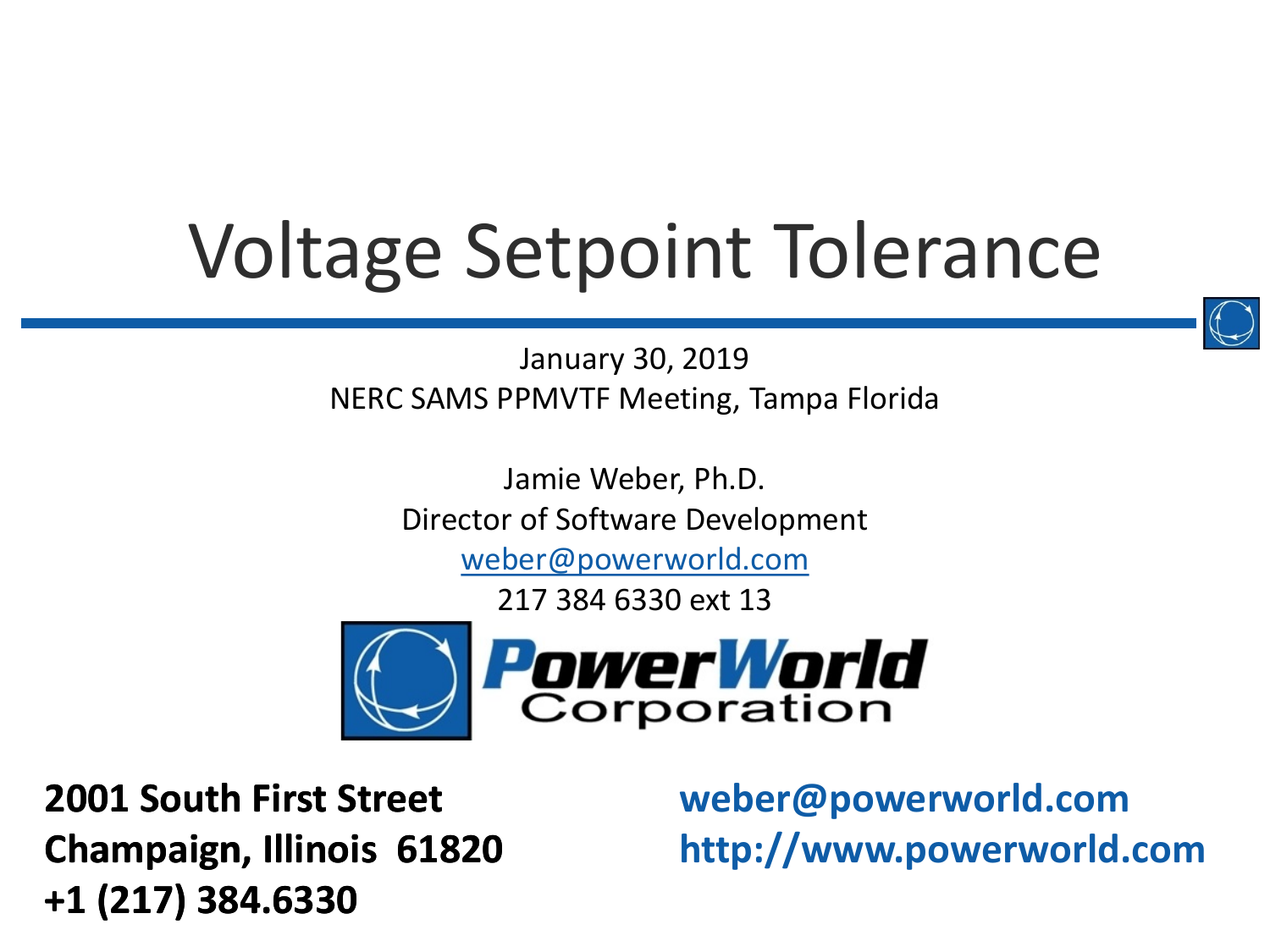# The Big Idea



- Power flow cases need better generator Mvar output profiles
- Too many generators in power flow cases are at their Minimum or Maximum Mvar output limit

- This presentation shows a simple way to better condition the cases
	- It also better matches how voltage control works in the real world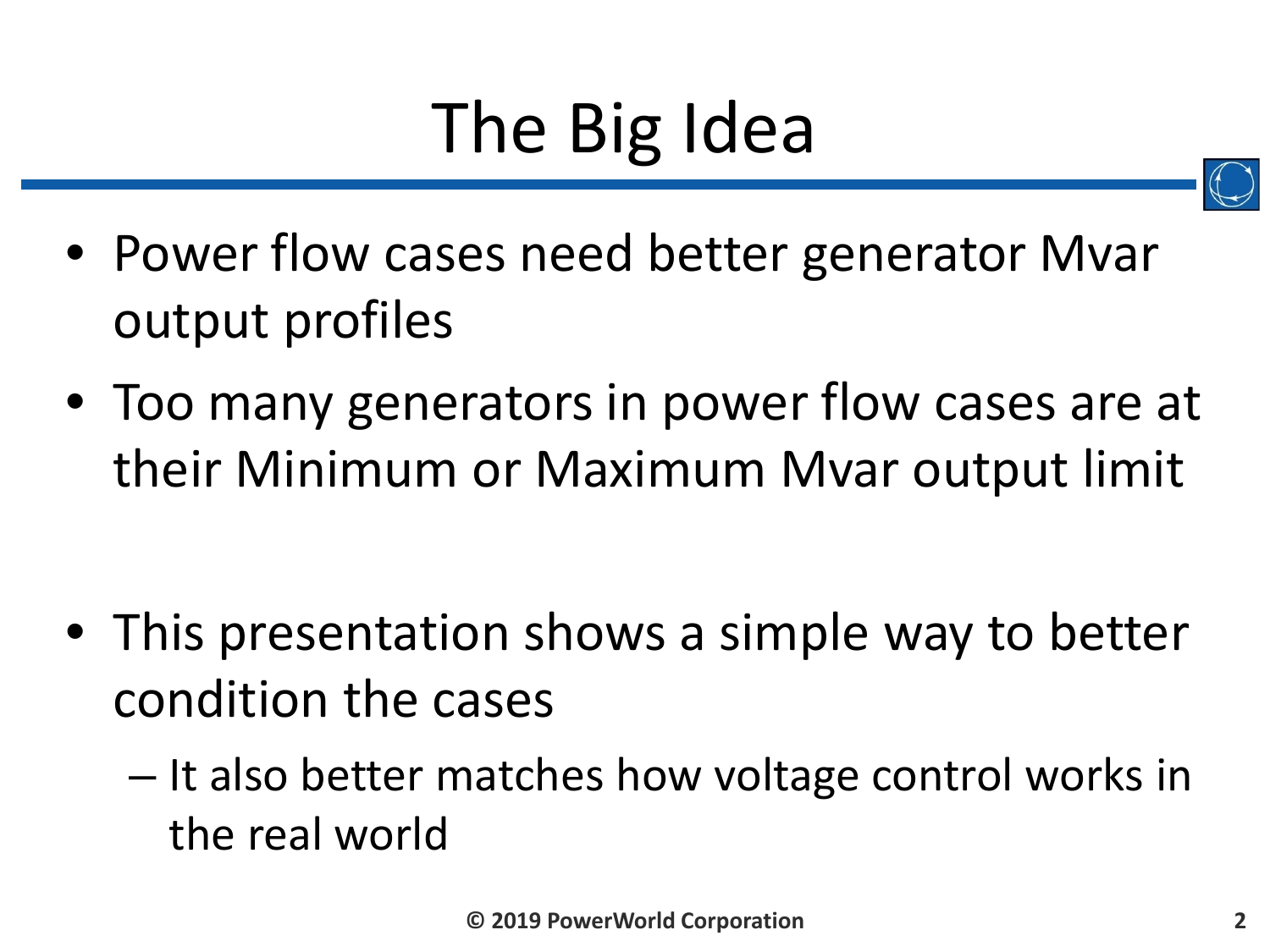

• NERC/NATF Technical Conference on Power System Modeling

– Held in June 20-21, 2017 at ComEd (Exelon) offices

- Shawn Patterson from Bureau of Reclamation gave a presentation on new IEEE 421.5 - 2016 Excitation system models (at least I think that was the topic?)
	- This includes more use of over/under excitation limit models
- One of his main points: The first step in improving this *transient* stability modeling is to first improve the *power flow* initial conditions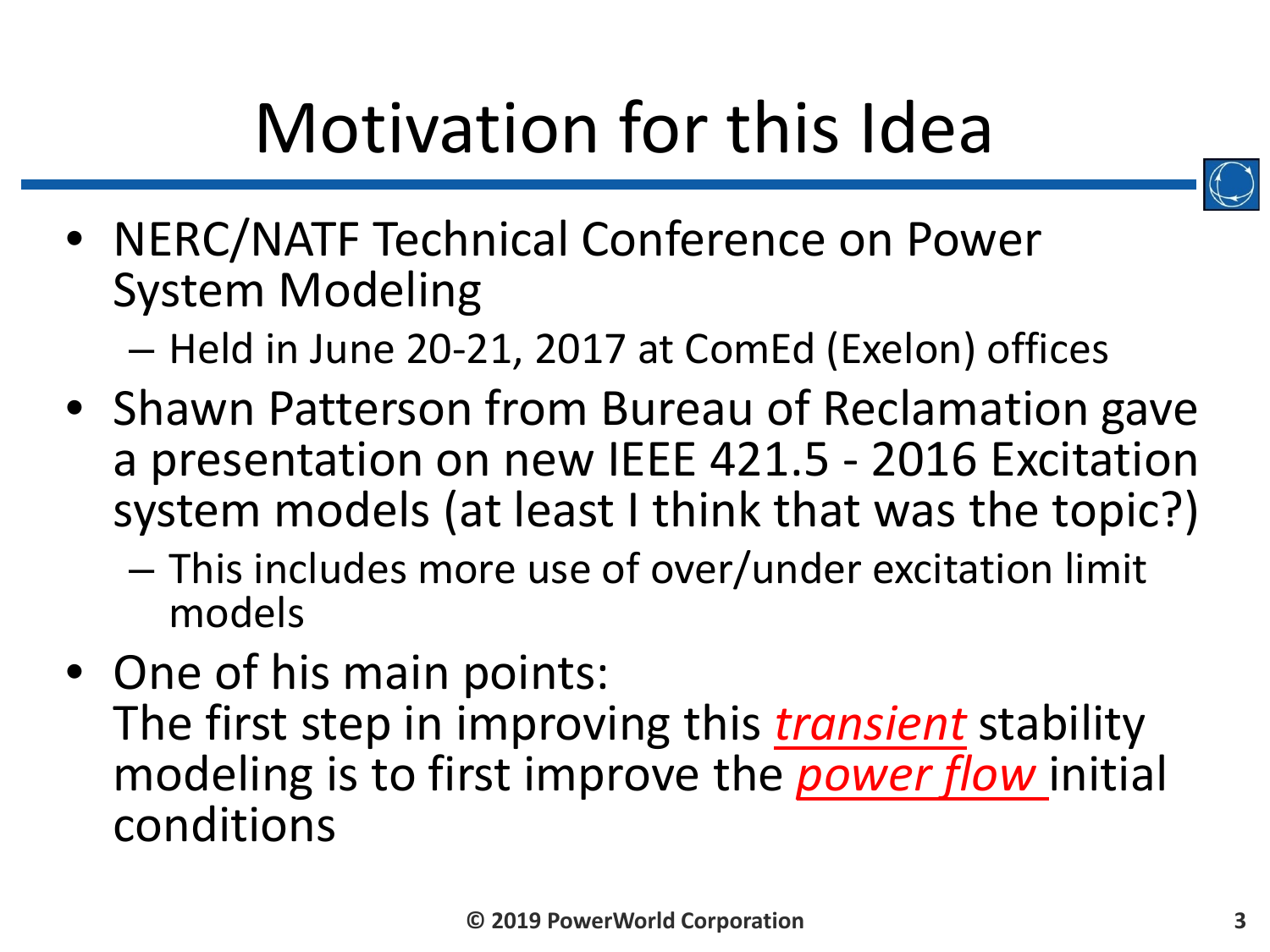# What needs improvement in power flow models for Excitation Models?

- 
- Most power flow cases have a large number of generators operating at their minimum or maximum Mvar output limits
	- Shawn's comment was that in his experience generators do NOT typically operate near those limits, but power flow cases seem to often be there!
- I took a look at a bucket of power flow cases and looked at the generators and Shawn is right
	- $-$  In a typical power flow case, 12 25% of generators are operating at a Mvar Limit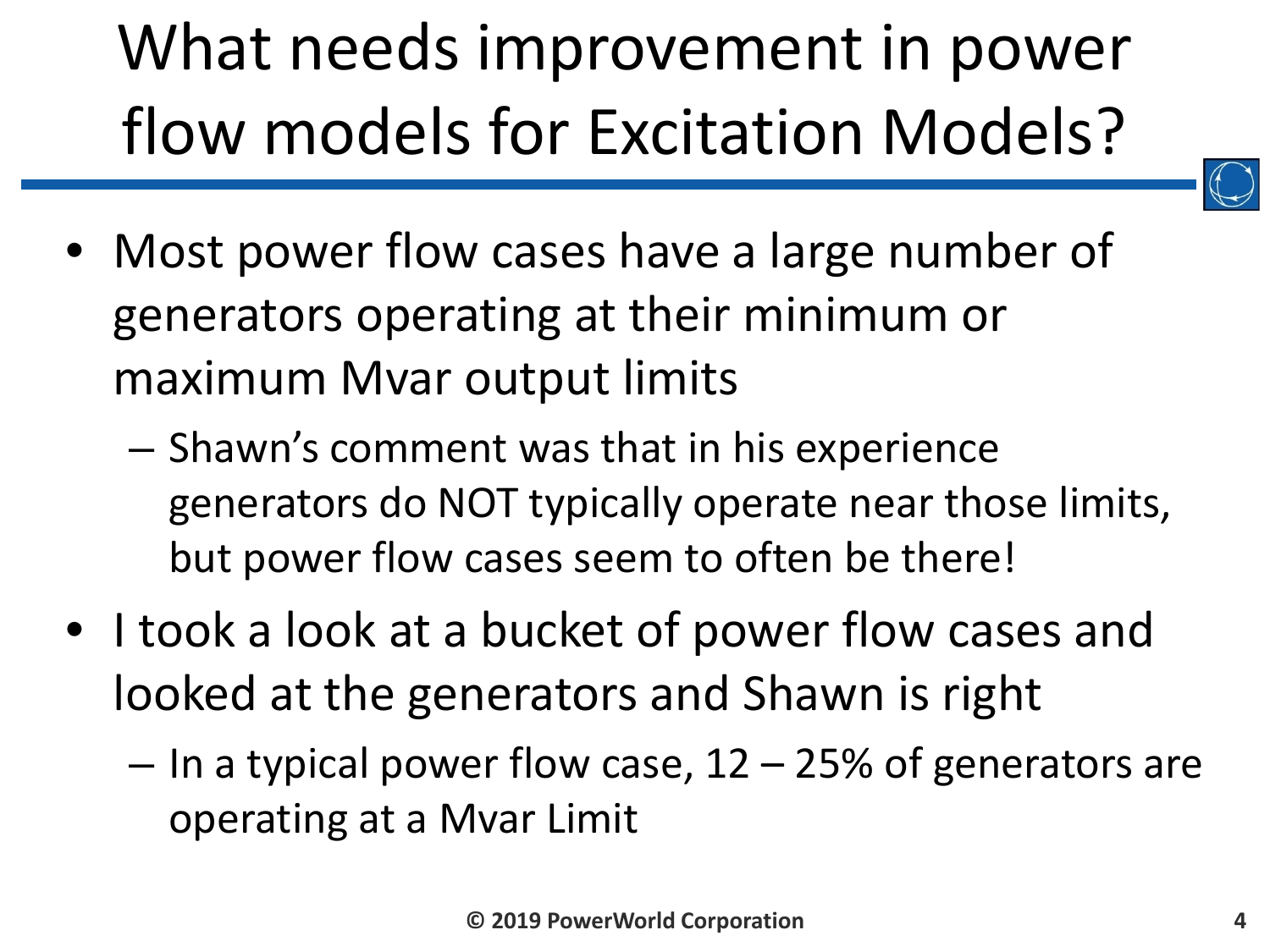## Why does Mvar output in power flow matter for transient stability?



- What if over and under-excitation limiters are implemented throughout transient stability models?
	- If we start near the Mvar limit, then we will be hitting OEL/UEL limits in a transient simulation frequently.
	- If the initial generator Mvar outputs are not right, then hitting these limits is not right
	- Presently in most transient simulations the OEL/UEL models are not included, so there we don't hit these limits
	- IEEE 421.5 2016 standard models suggest we move to modeling these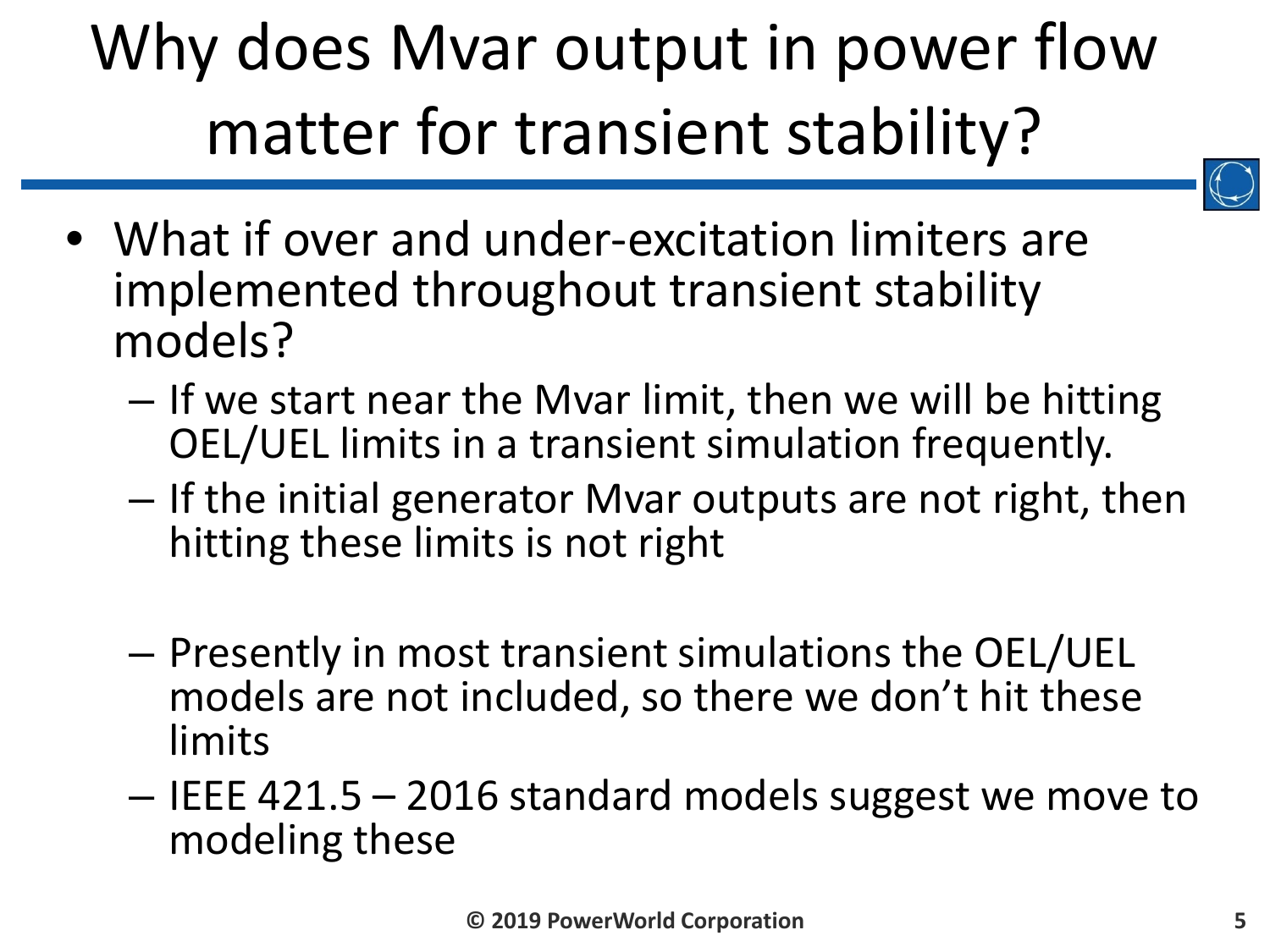# Go back to the Basic Power Flow



- Hitting MvarMax or MvarMin in a power flow is a function of how the voltage control works.
	- Traditional Power Flow Input data has a voltage setpoint for a generator
	- The generator will then vary its Mvar output to meet this voltage setpoint
	- But the generator Mvar output also is maintained within its MvarMax and MvarMin limits
- If a lot of generators are at limits, this means that the voltage setpoints are not quite right
	- This presentation discusses a modification to what we're doing that can help this.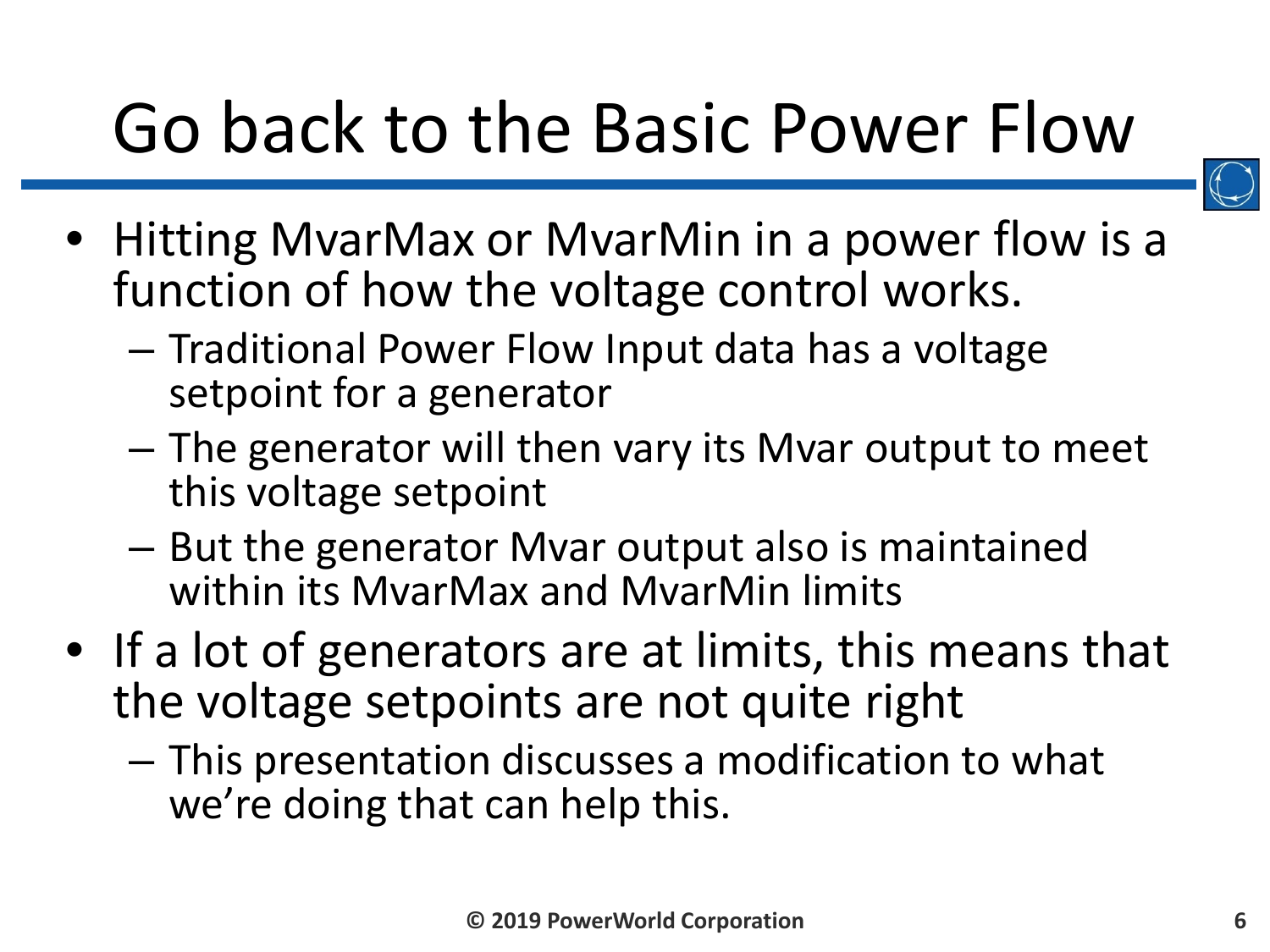# Voltage Control in Power Flow

- 
- How is generator voltage control modeled now
- Voltage Setpoint and then Qmax and Qmin

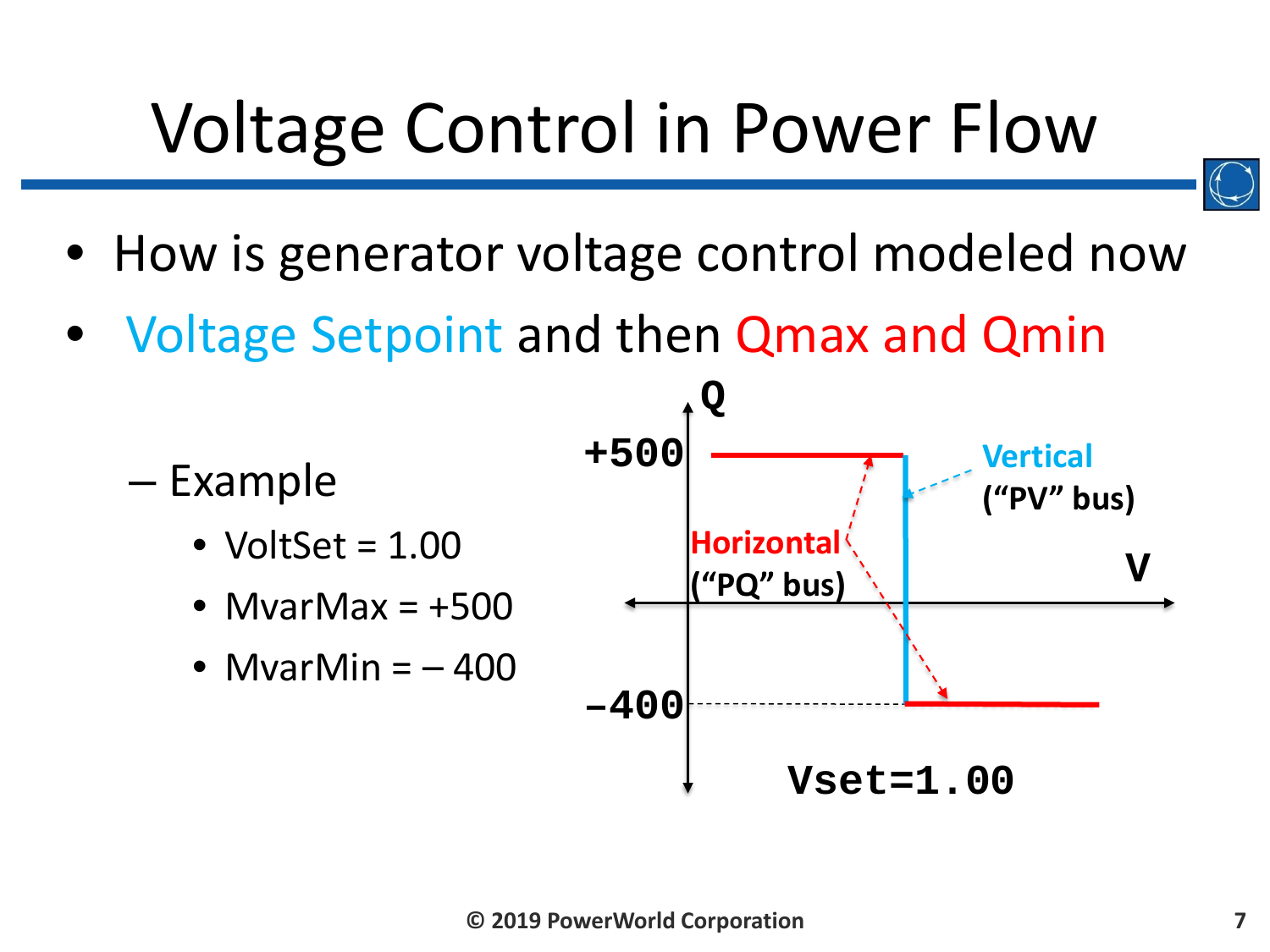### In reality, what instructions are given to a generator operator?

- Generators are given a Voltage Setpoint
- But they are also given a Tolerance!
	- Typical tolerance values are 0.25% to 2.0%
	- Example:
		- VoltSet =  $1.035$
		- VoltSetTol =  $0.005$  per unit  $(0.5\%)$
		- Voltage is instructed to be between 1.030 and 1.040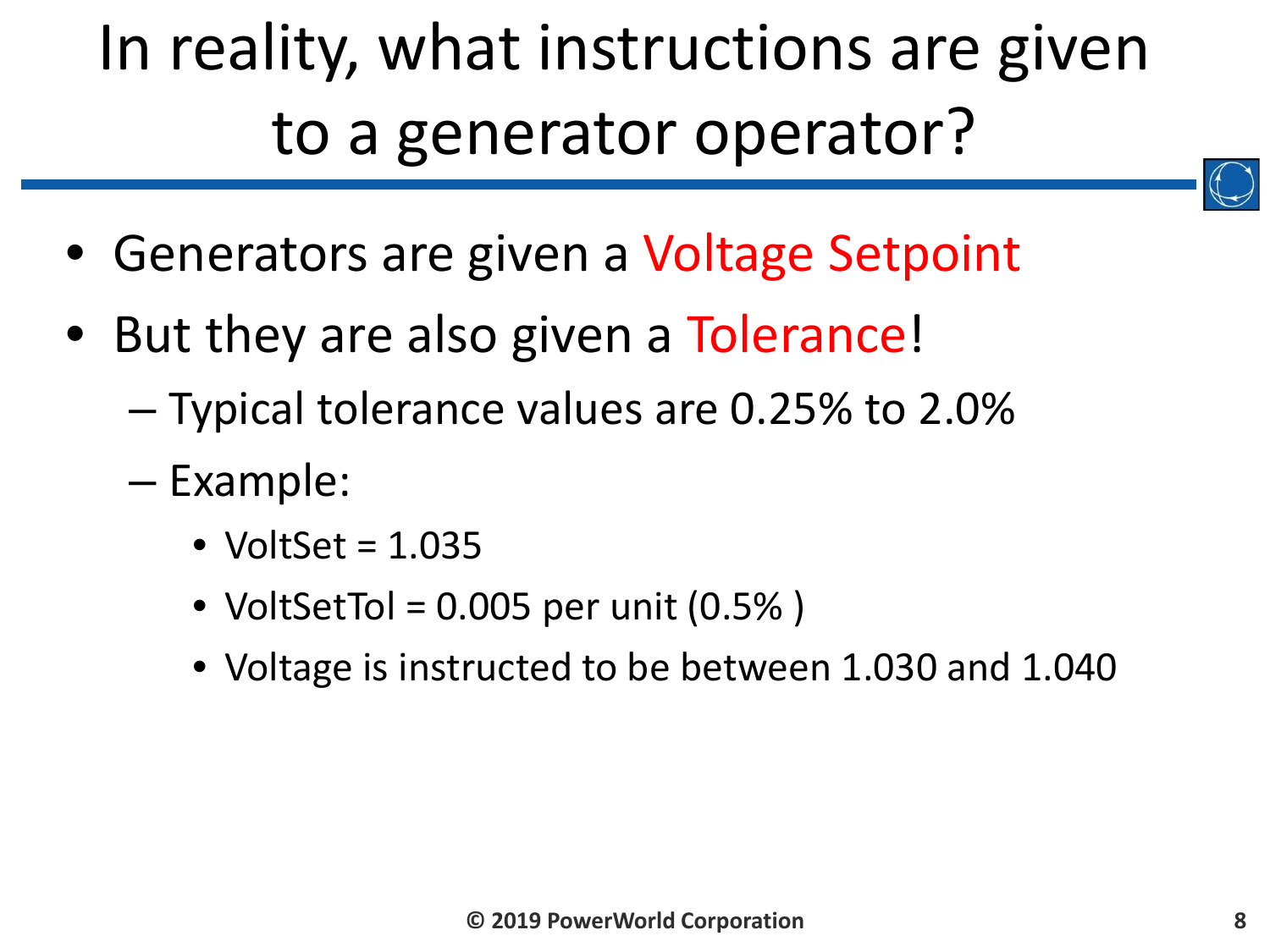# Generator Operating Space

- As an example, consider situation with
	- $-$  MvarMin =  $-$  400 Mvar
	- $-$  MvarMax =  $+$  500 Mvar)
	- $-$  VoltSet = 1.000
	- $-$  VoltSetTol = 0.01 (1%)
- Thus the command for a generator is really
	- **Stay in the yellow box!** (Anywhere is fine)

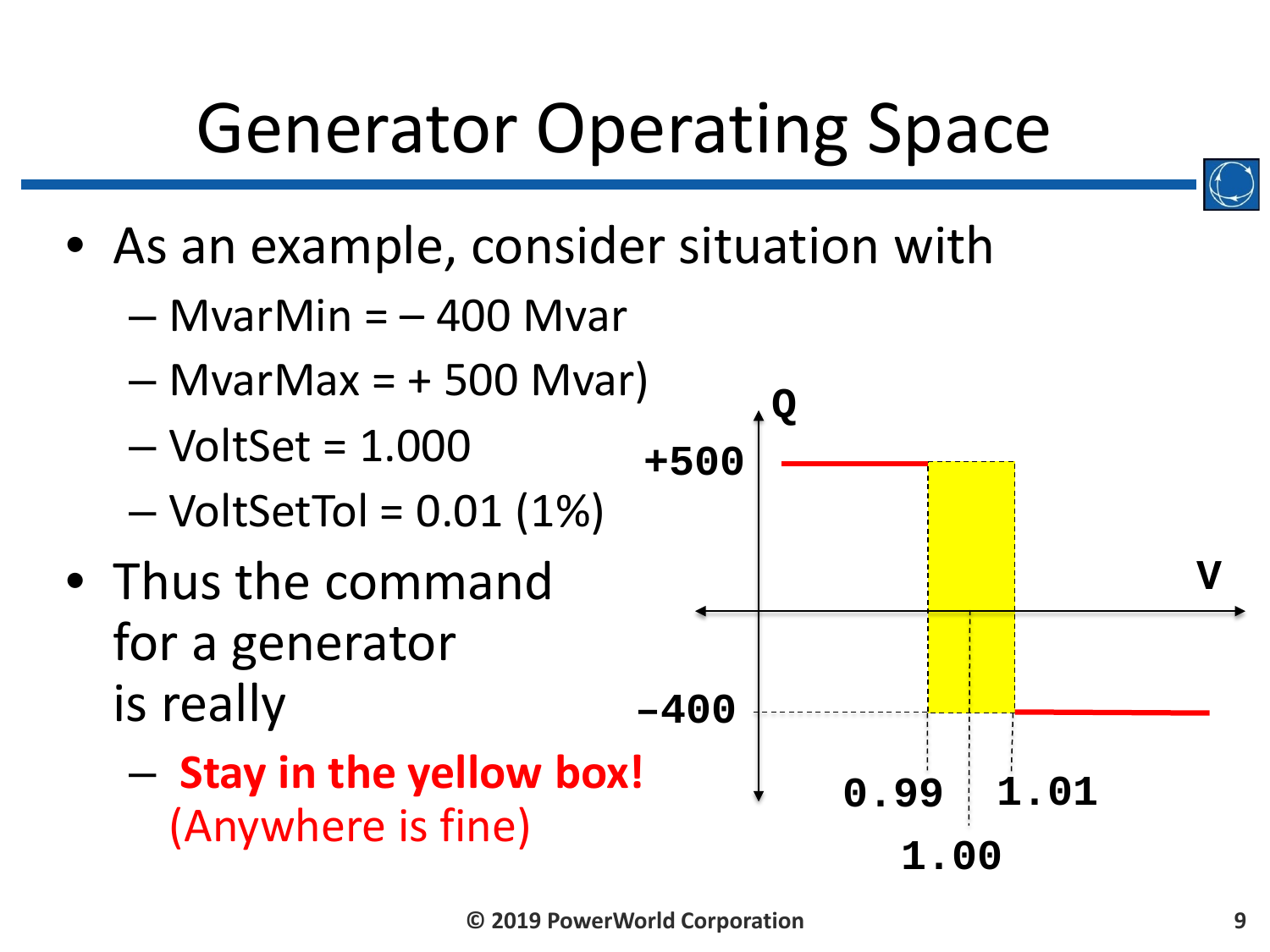# Stay in the Yellow Box!



- In a Power Flow solution, we need a more precise statement than "stay in the yellow box"
	- Otherwise there is no unique solution to the power flow and the initial condition will affect the results
	- For the purposes of a power flow solution, we need
		- dQ/dV must be negative across entire range – We can discuss off-line why this is important
		- Must match at the upper left and lower right corners of our box (Q is a continuous function of V)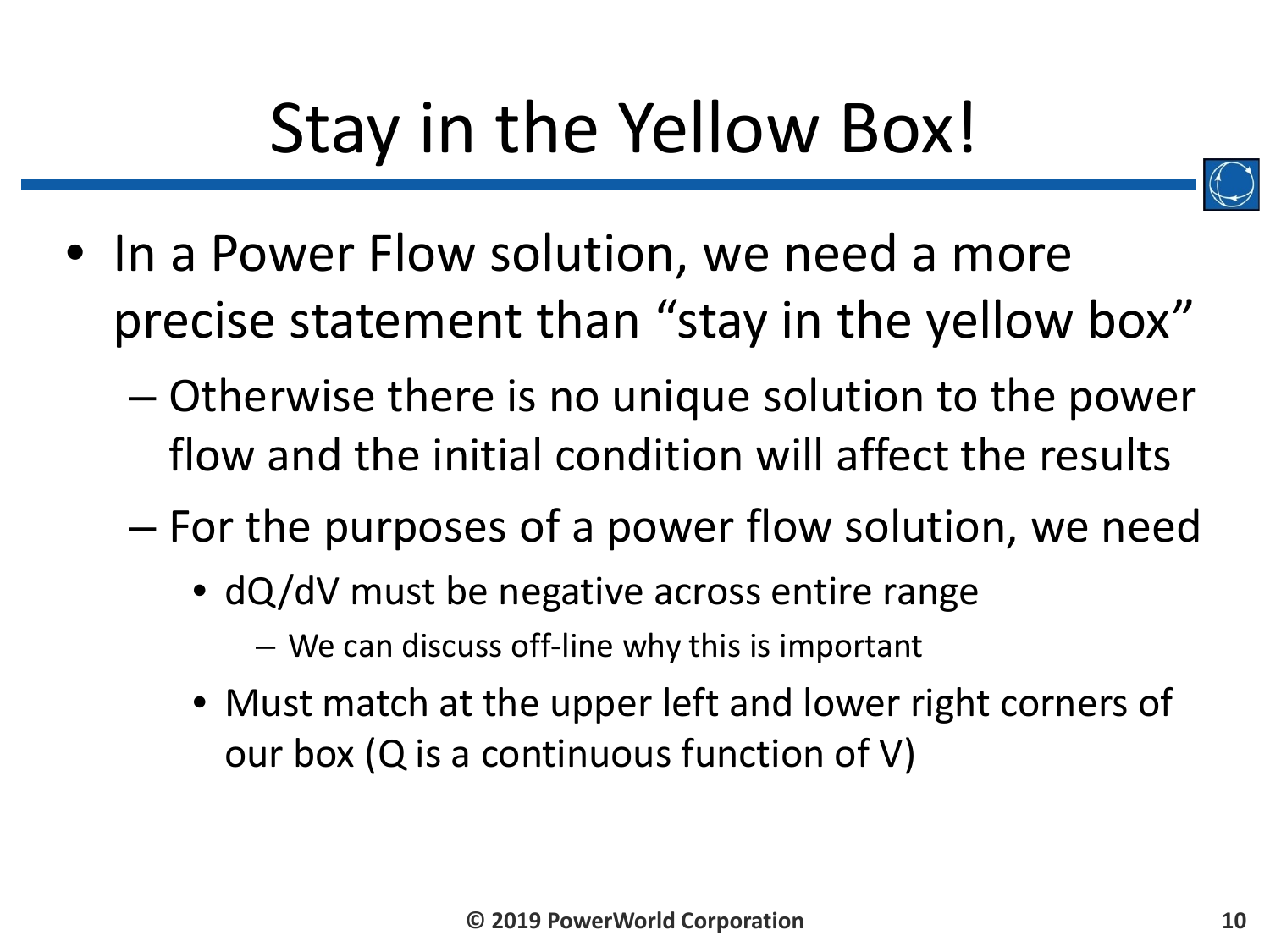# Make a QV characteristic

• Simplest Solution: Draw a line From (VoltSet-VoltSetTol, MvarMax) To (VoltSet+VoltSetTol, MvarMin)

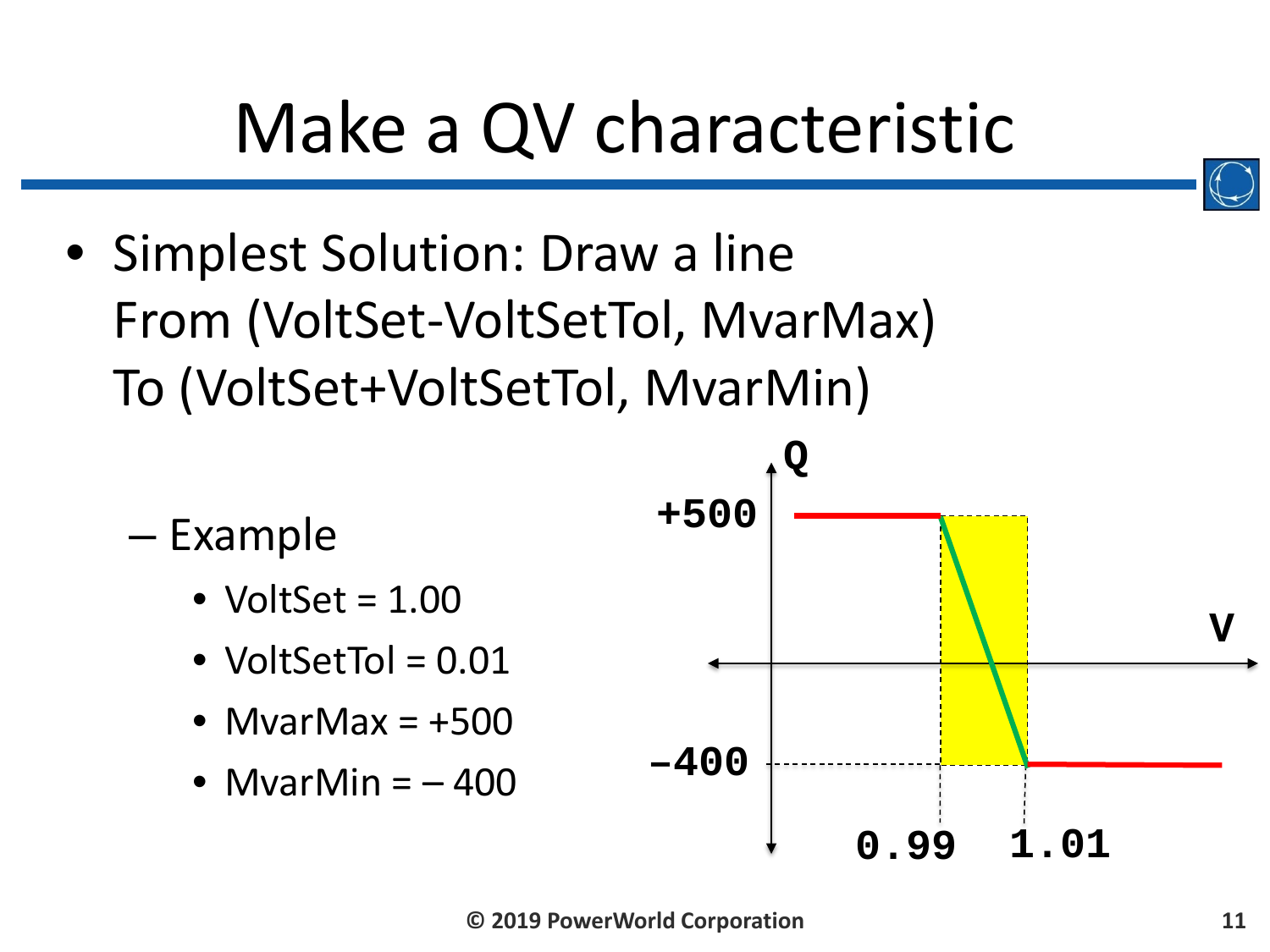# Voltage Equation is Replaced



• Presently a PV bus enforces the following equation

$$
V_{reg} - V_{set} = 0
$$

• To represent operation on the green line, this is replaced with the following line equation to create a "PVTol" bus instead of a PV bus.

$$
V_{reg} - V_{set} + V_{tol} + \left(\frac{2V_{tol}}{Q_{min} - Q_{max}}\right)\left(-Q_{gen} + Q_{max}\right) = 0
$$

- The red variables are functions of terminal voltage variables
	- $-Q_{gen}$  is the summation of generator Mvar outputs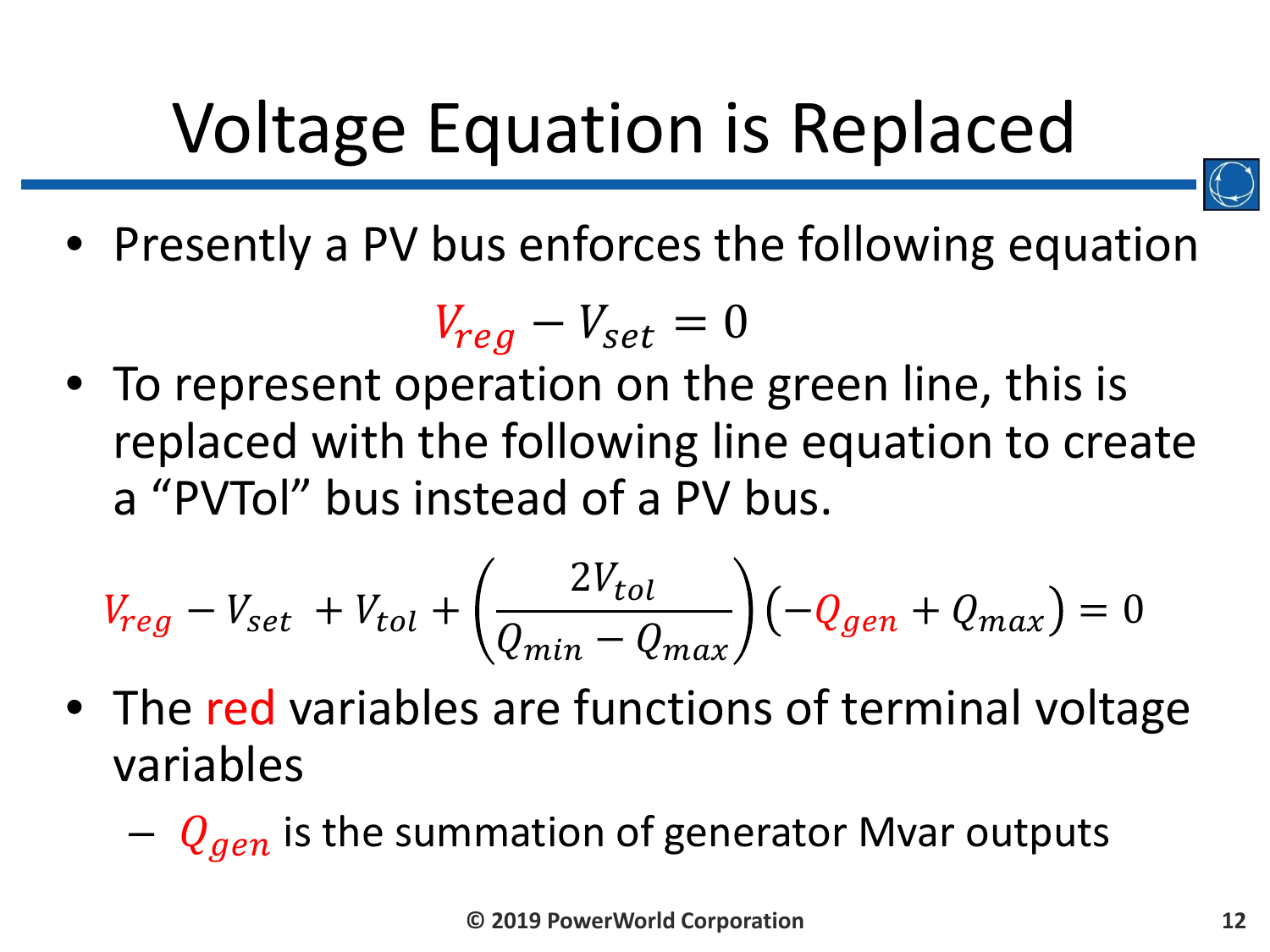# Software Implementation



- A new field has been added to a generator model to specify the tolerance (**VoltSetTol**)
- So now a generator has 2 parameters: **VoltSet** and **VoltSetTol**

| Generators                                                                                                                                                               |                         |    |               |        |             |        |            |          |            |            |          |              |  |
|--------------------------------------------------------------------------------------------------------------------------------------------------------------------------|-------------------------|----|---------------|--------|-------------|--------|------------|----------|------------|------------|----------|--------------|--|
| 빪. - 빯.<br>典・<br>監<br>鶻<br>SORT<br>124<br>ABED<br>ҿ<br>⊣∤⊱<br>$^{*0}_{00}$ + .0<br>菛<br>拼<br>Records * Geo * Set * Columns * Est *<br>$f(x)$ $\cdot$ $\Box$<br>Options * |                         |    |               |        |             |        |            |          |            |            |          |              |  |
| Filter<br>Advanced   $\tau$<br>Generator<br>Find Remove Quick Filter *<br>$\overline{\phantom{a}}$<br>÷                                                                  |                         |    |               |        |             |        |            |          |            |            |          |              |  |
|                                                                                                                                                                          | Number of<br><b>Bus</b> | ID | <b>Status</b> | Gen MW | Gen<br>Mvar | Min MW | Max MW     | AGC      | <b>AVR</b> | RegBus Num | Set Volt | Set Volt Tol |  |
|                                                                                                                                                                          | 10078 PV                |    | Closed        | 0.89   | 0.00        | 0.00   | 8.40 YES   |          | NO.        | 10078      | 1,00000  | 0.000        |  |
|                                                                                                                                                                          | 10097 PV                |    | Closed        | 0.94   | 0.00        | 0.00   |            | 8.90 YES | NO.        | 10097      | 1,00000  | 0.000        |  |
|                                                                                                                                                                          | 10112 PV                |    | Closed        | 0.53   | 0.00        | 0.00   |            | 5.00 YES | <b>NO</b>  | 10112      | 1,00000  | 0.000        |  |
|                                                                                                                                                                          | 10131 PV                |    | Closed        | 0.95   | 0.00        | 0.00   | 9.00 YES   |          | <b>NO</b>  | 10131      | 1.00000  | 0.000        |  |
|                                                                                                                                                                          | 10147 PV                |    | Closed        | 1.05   | 0.00        | 0.00   | 9.88 YES   |          | <b>NO</b>  | 10147      | 1.00000  | 0.000        |  |
|                                                                                                                                                                          | 10189 1                 |    | Open          | 0.00   | 0.00        | 0.00   | 42.00 YES  |          | YES        | 10189      | 1.00500  | 0.000        |  |
|                                                                                                                                                                          | 10197 PV                |    | Closed        | 0.85   | 0.00        | 0.00   | 8.00 YES   |          | <b>NO</b>  | 10197      | 1.00000  | 0.000        |  |
|                                                                                                                                                                          | $10246$ 1               |    | Open          | 0.00   | 0.00        | 40.00  | 132.00 YES |          | YES        | 10246      | 1.03117  | 0.000        |  |
|                                                                                                                                                                          | 102611                  |    | Open          | 0.00   | 0.00        | 0.00   | 44.00 YES  |          | YES        | 10261      | 1.00379  | 0.000        |  |
|                                                                                                                                                                          | 10262 1                 |    | Open          | 0.00   | 0.00        | 0.00   | 44.00 YES  |          | YES        | 10262      | 1.00381  | 0.000        |  |
|                                                                                                                                                                          | 10263 1                 |    | Open          | 0.00   | 0.00        | 0.00   | 66.00 YES  |          | YES        | 10263      | 1.00942  | 0.000        |  |
|                                                                                                                                                                          | 10277 PV                |    | Open          | 0.00   | 0.00        | 0.00   | 0.50 YES   |          | NO.        | 10277      | 1.00000  | 0.000        |  |
| 13                                                                                                                                                                       | 10283 PV                |    | Closed        | 1.01   | 0.00        | 0.00   |            | 9.50 YES | <b>NO</b>  | 10283      | 1.00000  | 0.000        |  |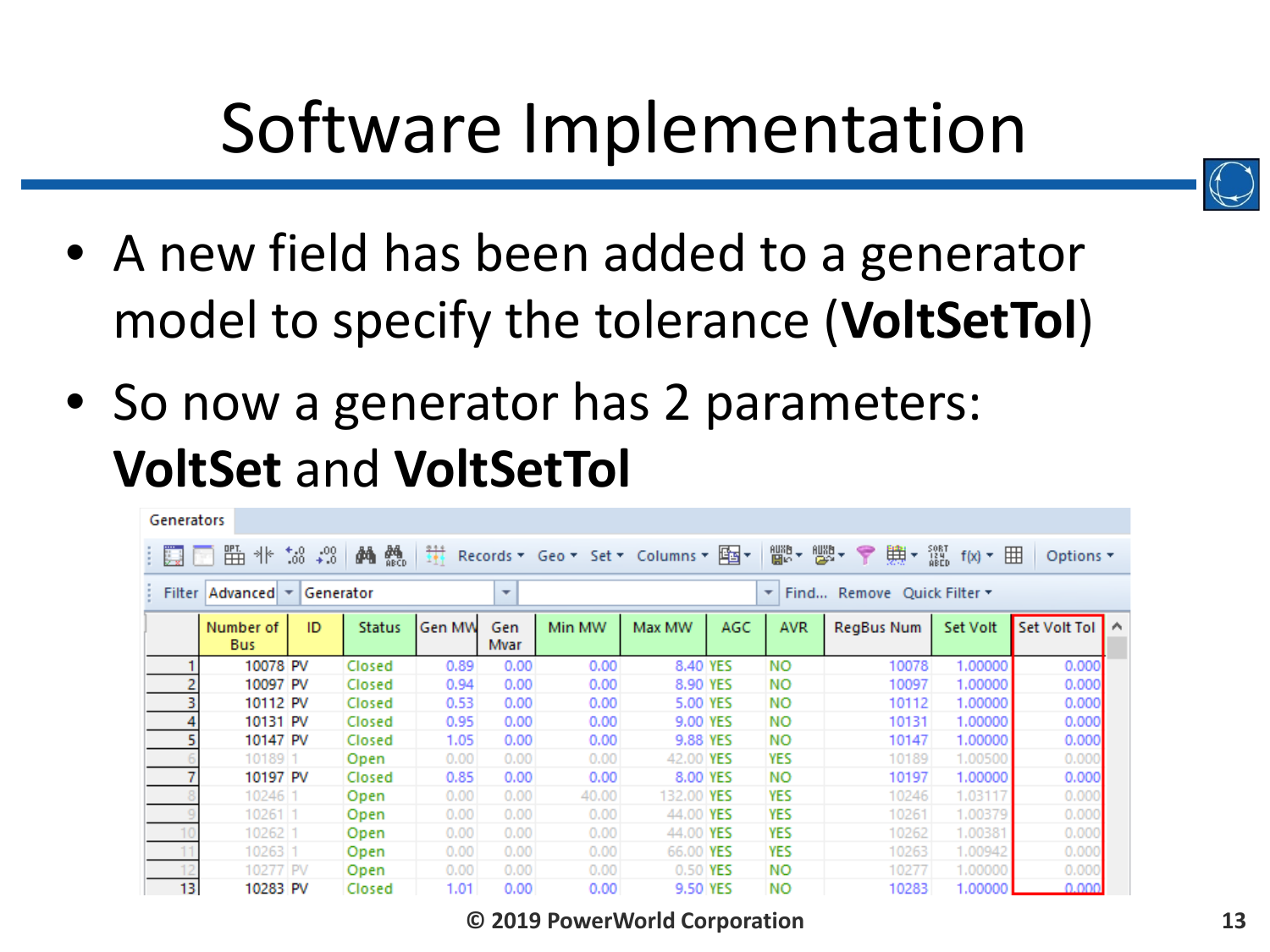# Software Mismatch Table



#### • New Bus Types appear called "PVTol"

| <b>Mismatches</b>                                                                                                                 |             |                                            |         |                                        |            |  |  |
|-----------------------------------------------------------------------------------------------------------------------------------|-------------|--------------------------------------------|---------|----------------------------------------|------------|--|--|
| 驫<br><b>Records + Geo + Set + Columns +</b><br>2002 <del>-</del><br>2002 -<br>醫 非<br>$0.4, 0.0$<br>0. $+0.0$<br>确<br>Y<br>圈子<br>圓 |             |                                            |         |                                        |            |  |  |
| <b>Filter</b>                                                                                                                     |             | Advanced $\top$ Bus<br>757                 |         |                                        | Find<br>57 |  |  |
|                                                                                                                                   | Number      | <b>Type</b>                                |         | Mismatch MW Mismatch Mvar Mismatch M V |            |  |  |
| 2                                                                                                                                 | 26011 PQ    |                                            | 0,00    | $-0.00$                                | 0.00       |  |  |
|                                                                                                                                   | 26012 PQ    |                                            | 0.00    | $-0.00$                                | 0.00       |  |  |
| 4                                                                                                                                 | 14915 PVtol |                                            | $-0.00$ | 0.00                                   | 0.00       |  |  |
| 5                                                                                                                                 | 14914 PVtol |                                            | $-0.00$ | 0.00                                   | 0.00       |  |  |
| 6                                                                                                                                 |             | 44212 PQ (Remote Reg Secondary)            | $-0.00$ | 0.00                                   | 0.00       |  |  |
|                                                                                                                                   | 79152 PVtoL |                                            | $-0.00$ | 0.00                                   | 0.00       |  |  |
| 8                                                                                                                                 | 79151 PVtol |                                            | 0.00    | 0.00                                   | 0.00       |  |  |
| 9                                                                                                                                 |             | 44211 PVtol (Remote Reg Primary)           | 0.00    | 0.00                                   | 0.00       |  |  |
| 10                                                                                                                                |             | 37124 PQ (Remotely Regulated at Var Limit) | 0.00    | 0.00                                   | 0.00       |  |  |
| 11                                                                                                                                | 26097 PO    |                                            | 0.00    | 0.00                                   | 0.00       |  |  |
| 12                                                                                                                                |             | 14933 PQ (Remote Reg Secondary)            | 0.00    | 0.00                                   | 0.00       |  |  |
| 13                                                                                                                                |             | 14932 PQ (Remote Reg Secondary)            | 0.00    | 0.00                                   | 0.00       |  |  |
| 14                                                                                                                                | 33151 PVtol |                                            | $-0.00$ | 0.00                                   | 0.00       |  |  |
| 15                                                                                                                                |             | 66280 PQ (Remotely Regulated at Var Limit) | 0.00    | 0.00                                   | 0.00       |  |  |
| 161                                                                                                                               | 54485 PO    |                                            | 70. OO  | LO OO                                  | n m        |  |  |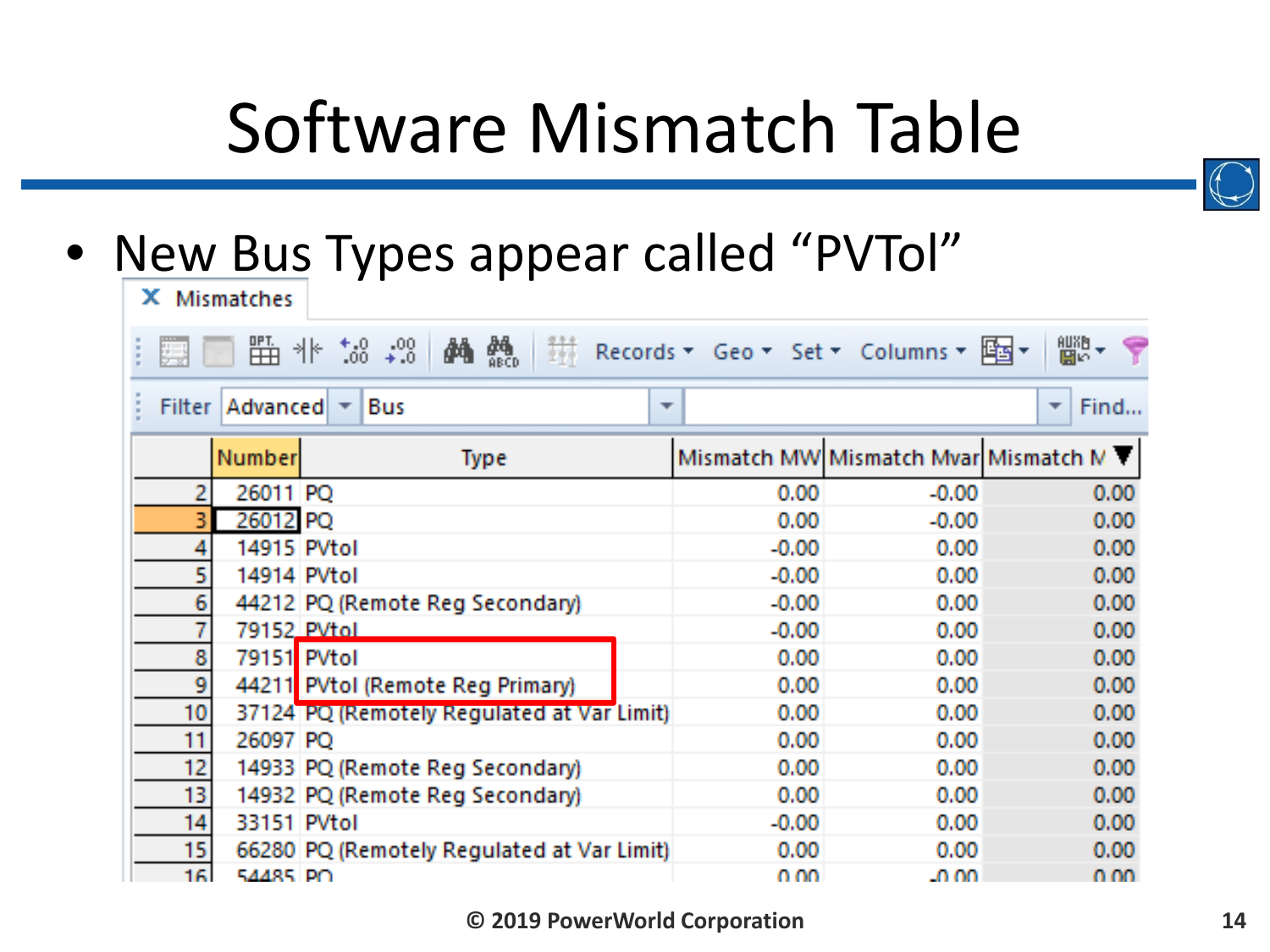# Example Cases Used

- Took 3 sample cases
	- Western System (WECC)
	- Eastern ERAG MMWG
	- ERCOT Case
- Following plots only show generators with (MaxVar – MinVar > 0.1 Mvar) AND (On AVR)
	- WECC case had 3309 generators
	- ERAG MMWG case had 5087 generators
	- ERCOT case had 711 generators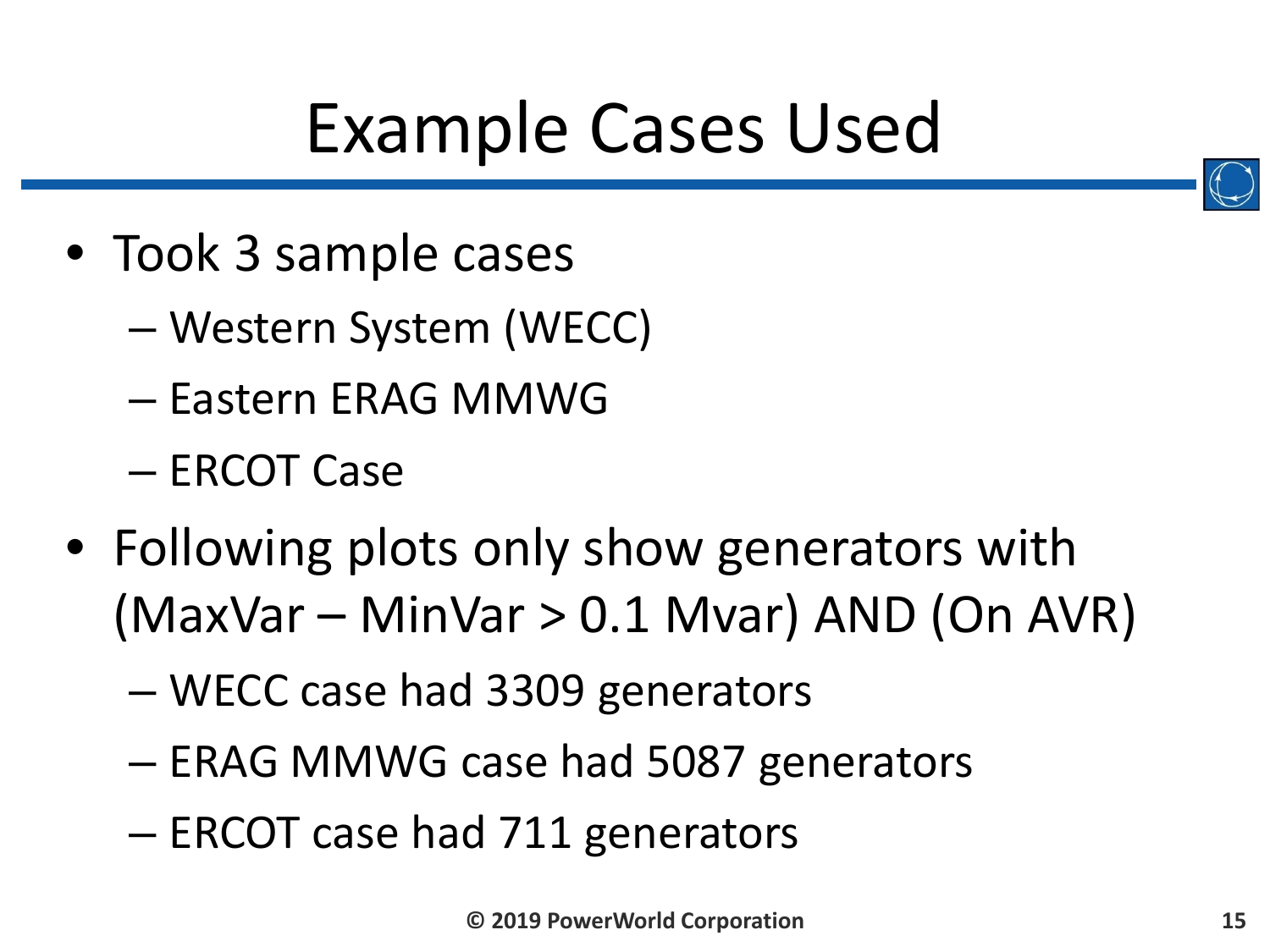## Visualization of Generator Mvar **Solutions**

- 
- Example solutions showing where generators are at within their Mvar Range
- Y-Axis of Plots
	- 100 = Gen at MvarMax
	- $-0$  = Gen at MvarMin
- X-Axis of Plots
	- Portion of generators operating at or below this point in range



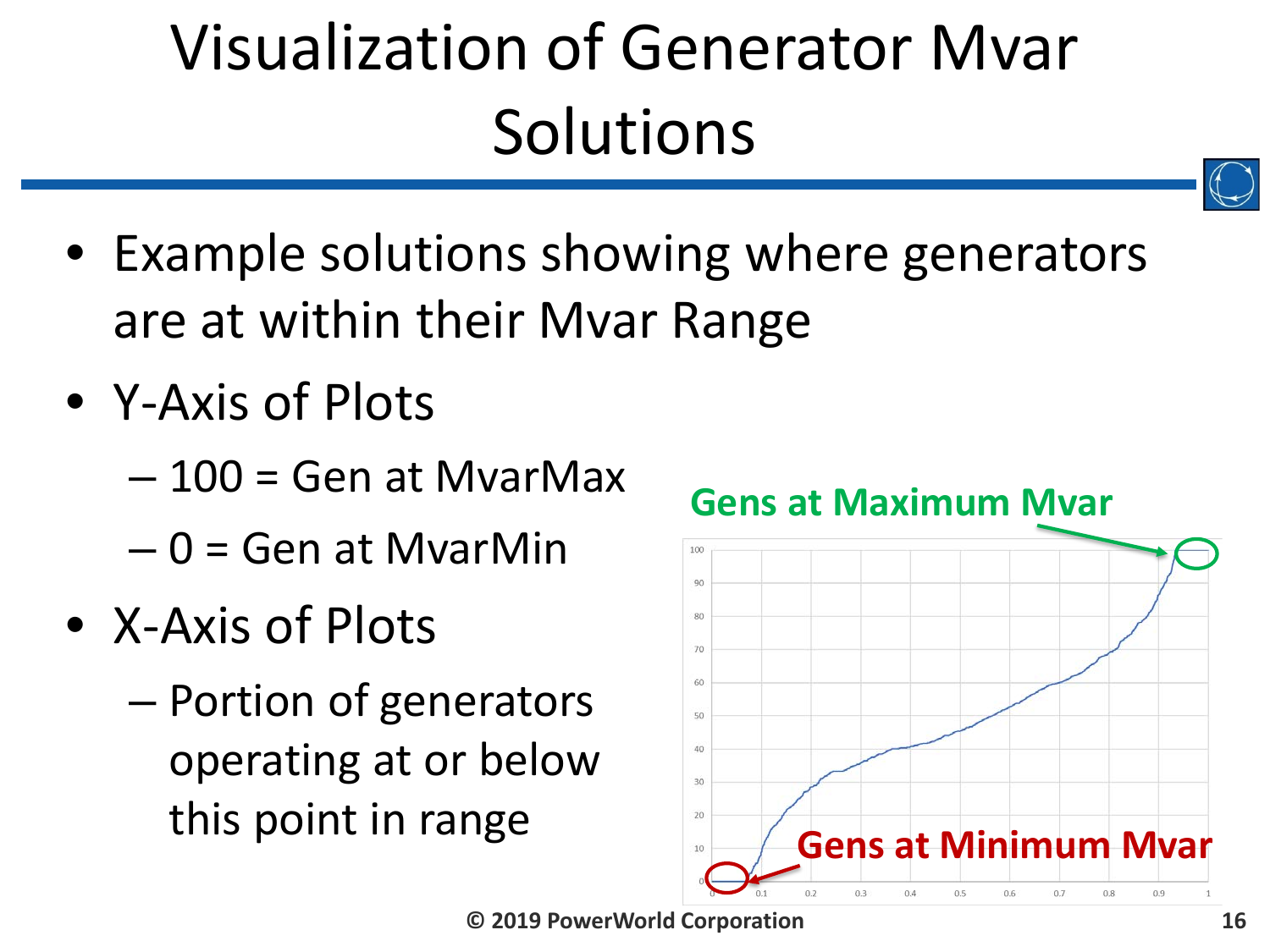### WECC Initial Case

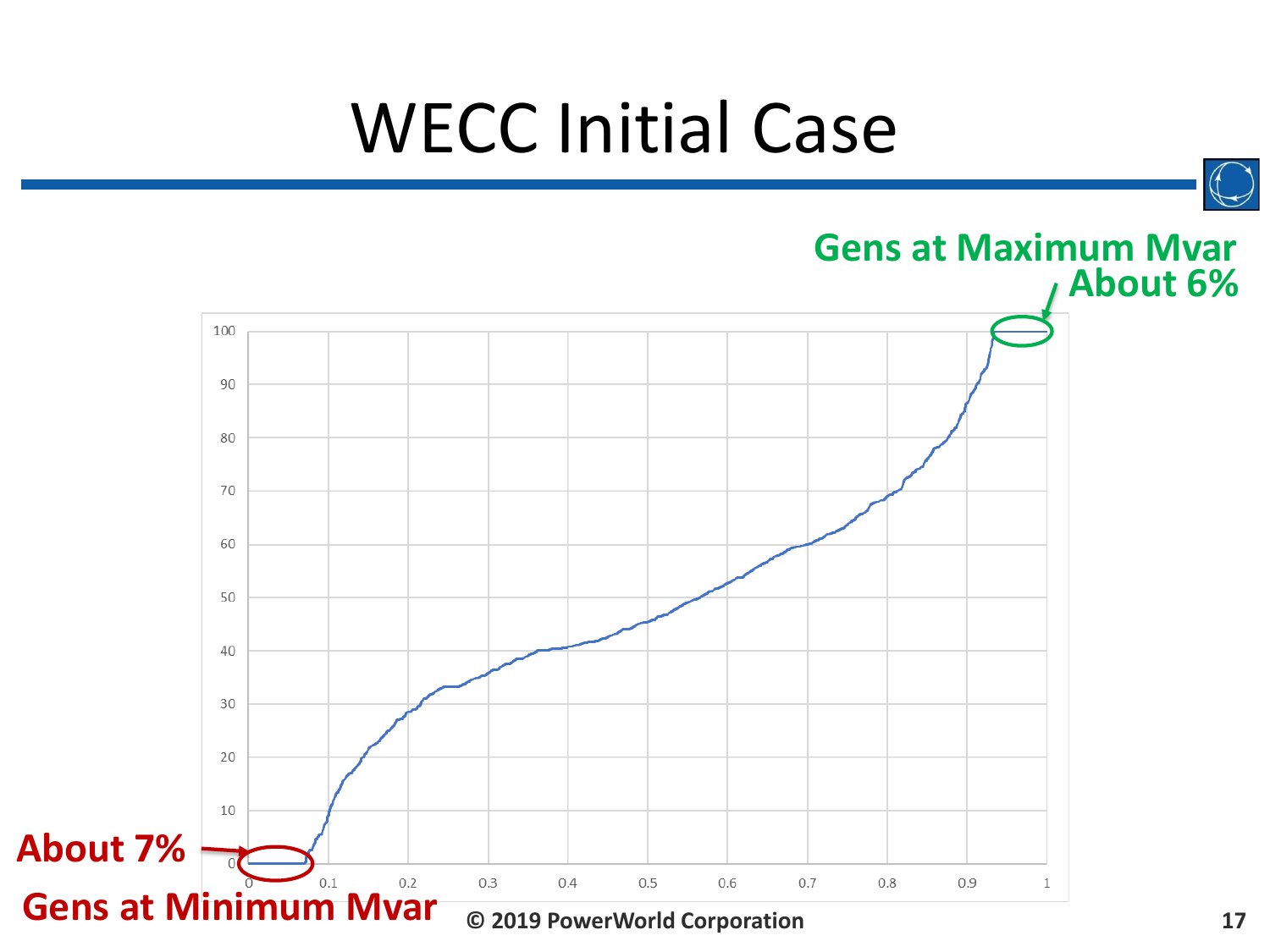#### WECC Solution with VoltSetTol = 0.01



• Notice that overall generators move toward the middle of their Mvar range

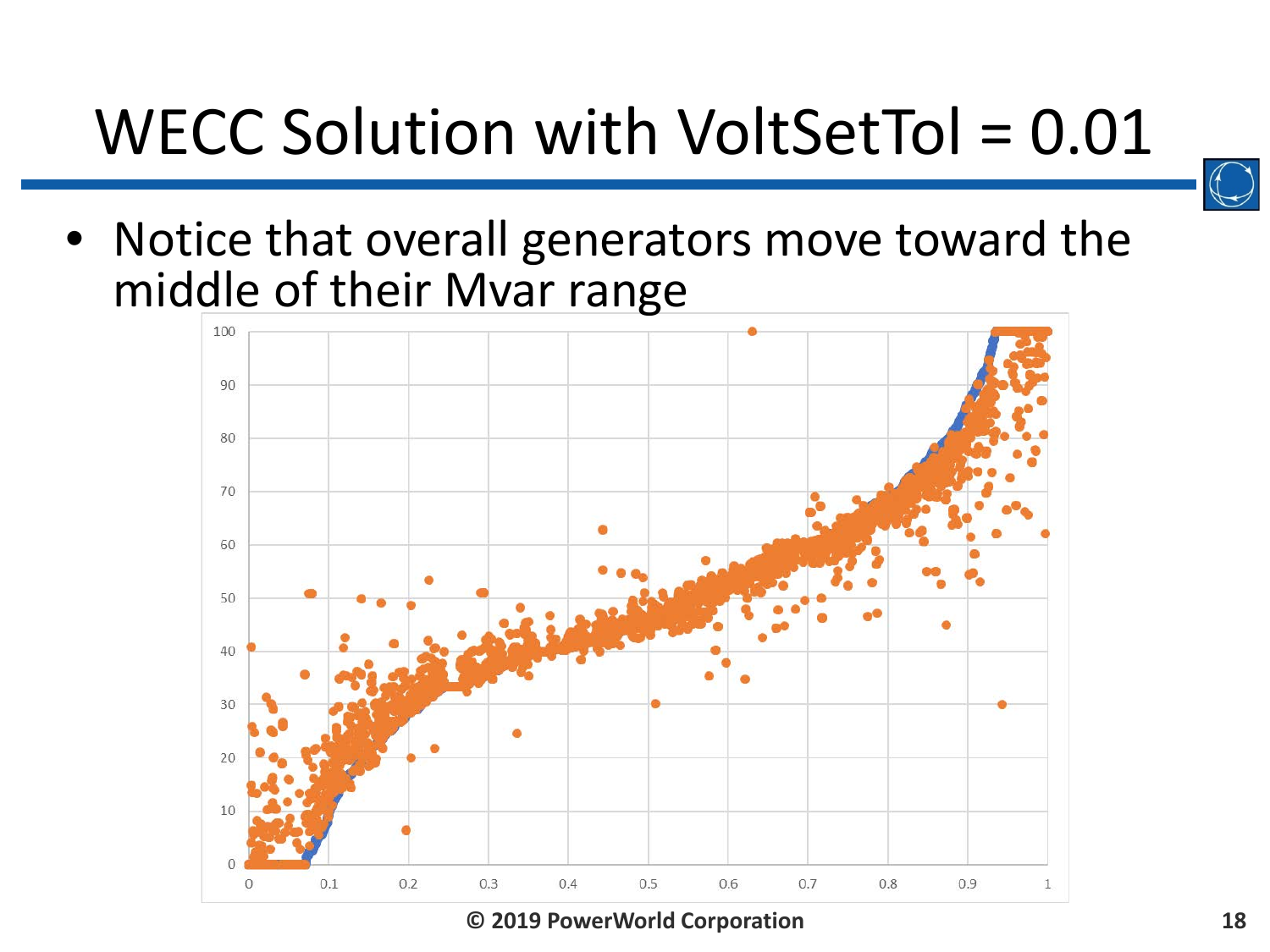### WECC Example



- Performed solutions with a range of tolerances
	- From 0.01 (1%) up to 0.15 (15%)
	- Big Drop in units at Max and Min even for a 1% tolerance

|                       | <b>At Min</b> | <b>At Max</b> | At Min or Max |
|-----------------------|---------------|---------------|---------------|
| <b>Initial Case</b>   | 7.04%         | 6.32%         | 13.36%        |
| <b>Tolerance 0.01</b> | 3.90%         | 3.90%         | 7.80%         |
| <b>Tolerance 0.02</b> | 2.99%         | 2.69%         | 5.68%         |
| <b>Tolerance 0.03</b> | 2.36%         | 1.90%         | 4.26%         |
| <b>Tolerance 0.05</b> | 1.75%         | 1.06%         | 2.81%         |
| <b>Tolerance 0.10</b> | 1.39%         | 0.63%         | 2.02%         |
| <b>Tolerance 0.15</b> | 1.36%         | 0.54%         | 1.90%         |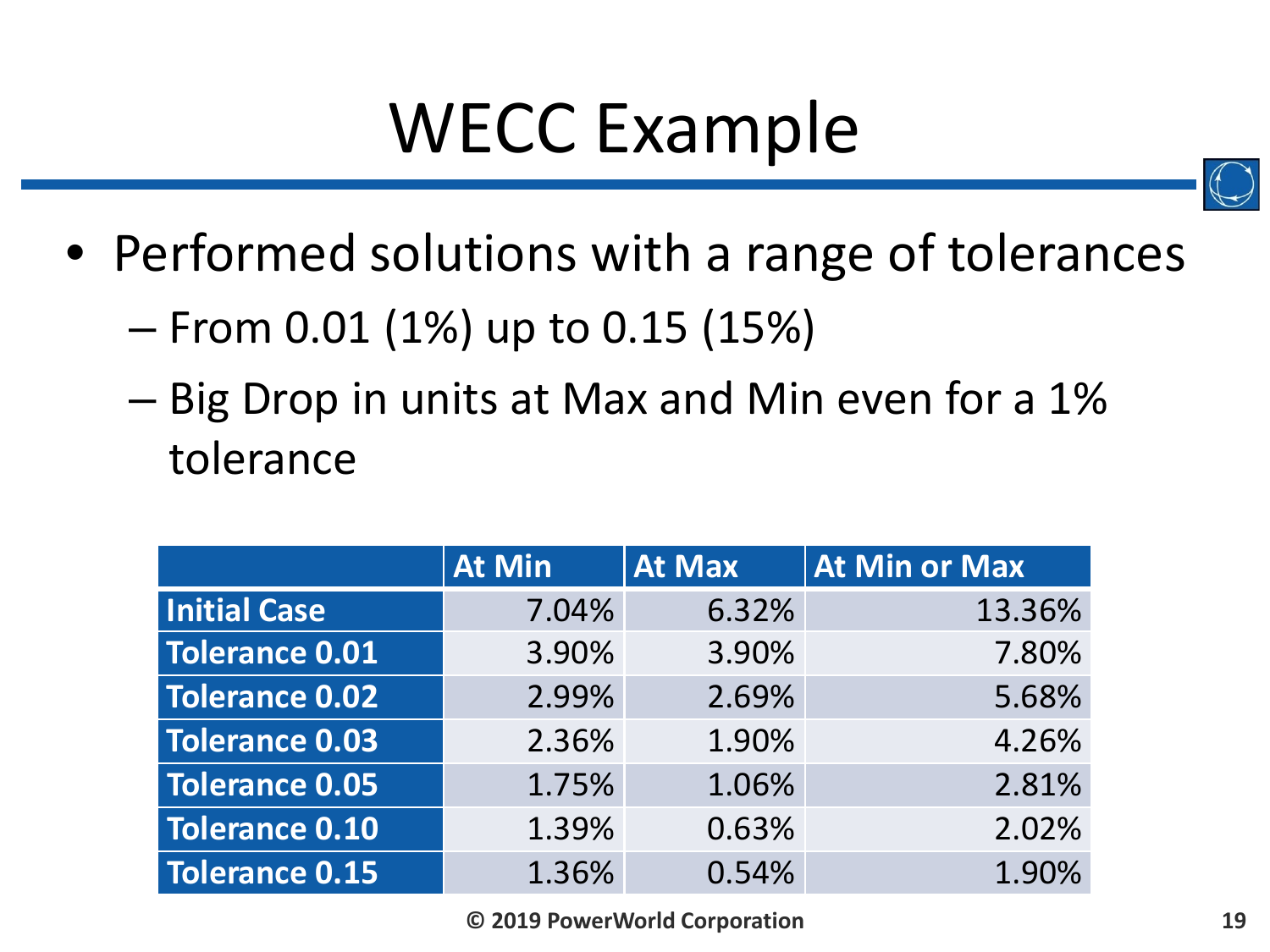#### WECC Tests with several tolerances

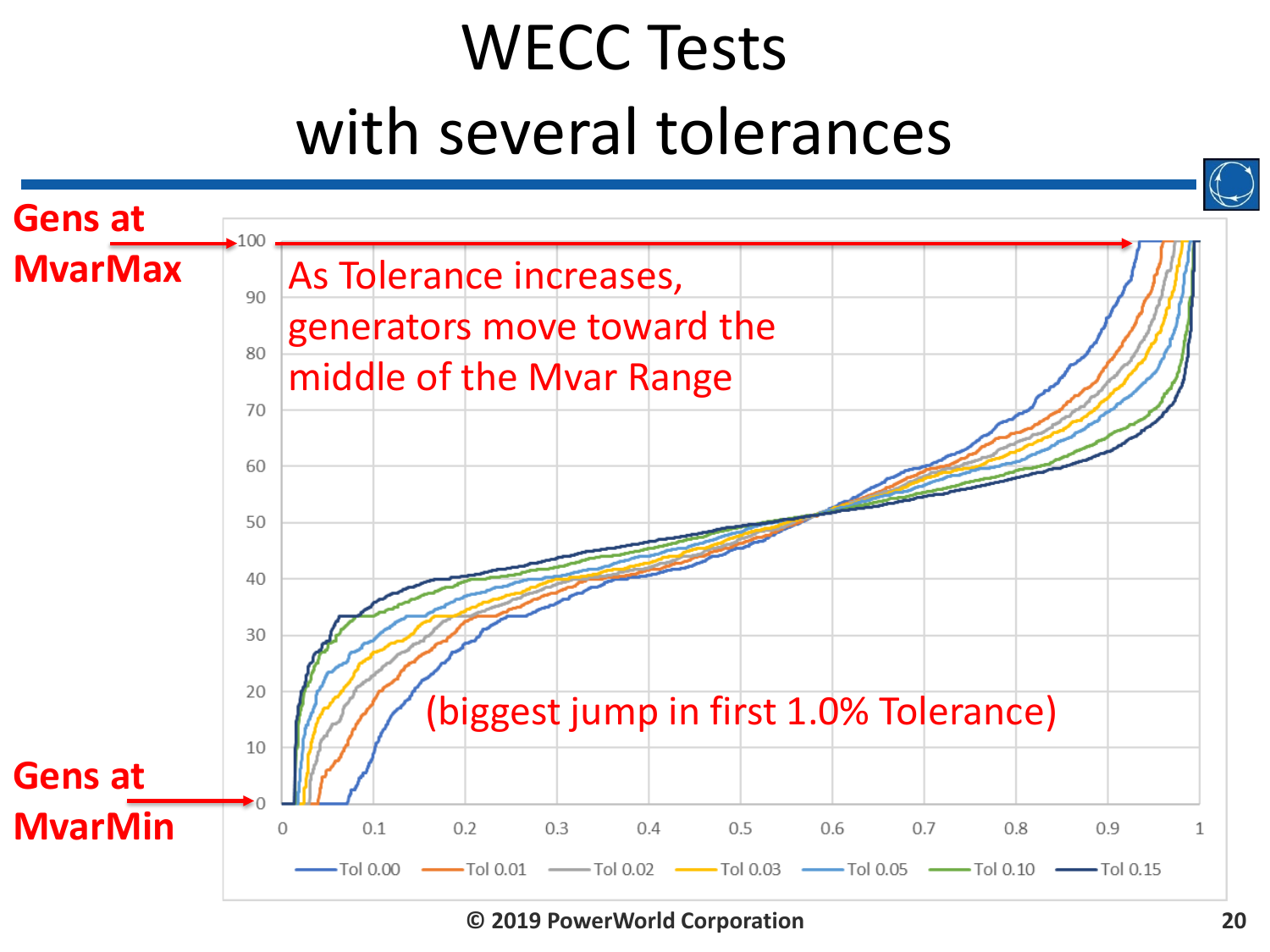#### WECC Example Adding 1% Tolerance



|                     | <b>At Min</b> | $\overline{a}$ At Max | $\vert$ $\vert$ At Min or Max $\vert$ |
|---------------------|---------------|-----------------------|---------------------------------------|
| <b>Initial Case</b> | 7.04%         | 6.32%                 | 13.36%                                |
| Tolerance 0.01      | 3.90%         | 3.90%                 | 7.80%                                 |

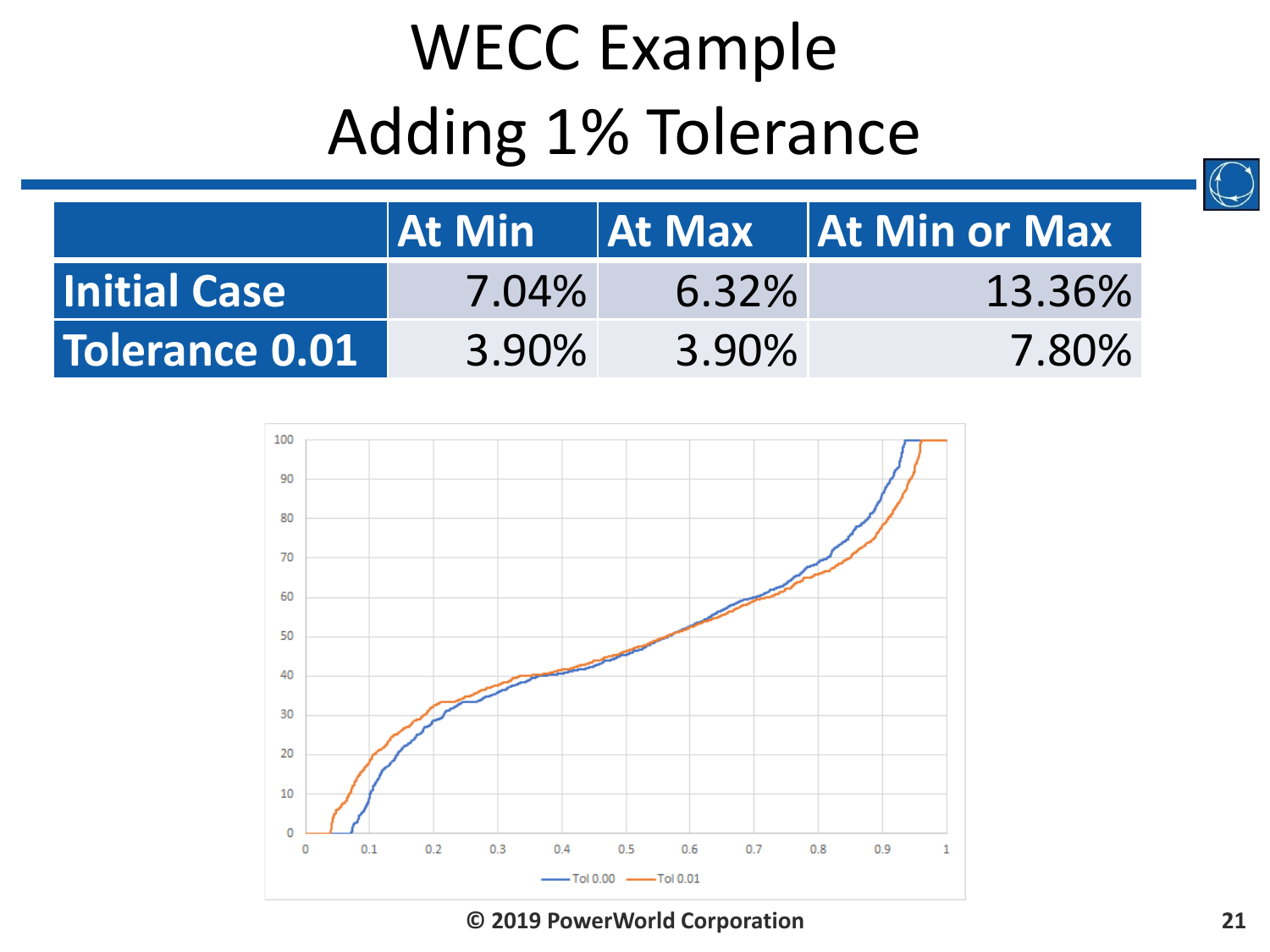#### Eastern Interconnect Example Adding 1% Tolerance

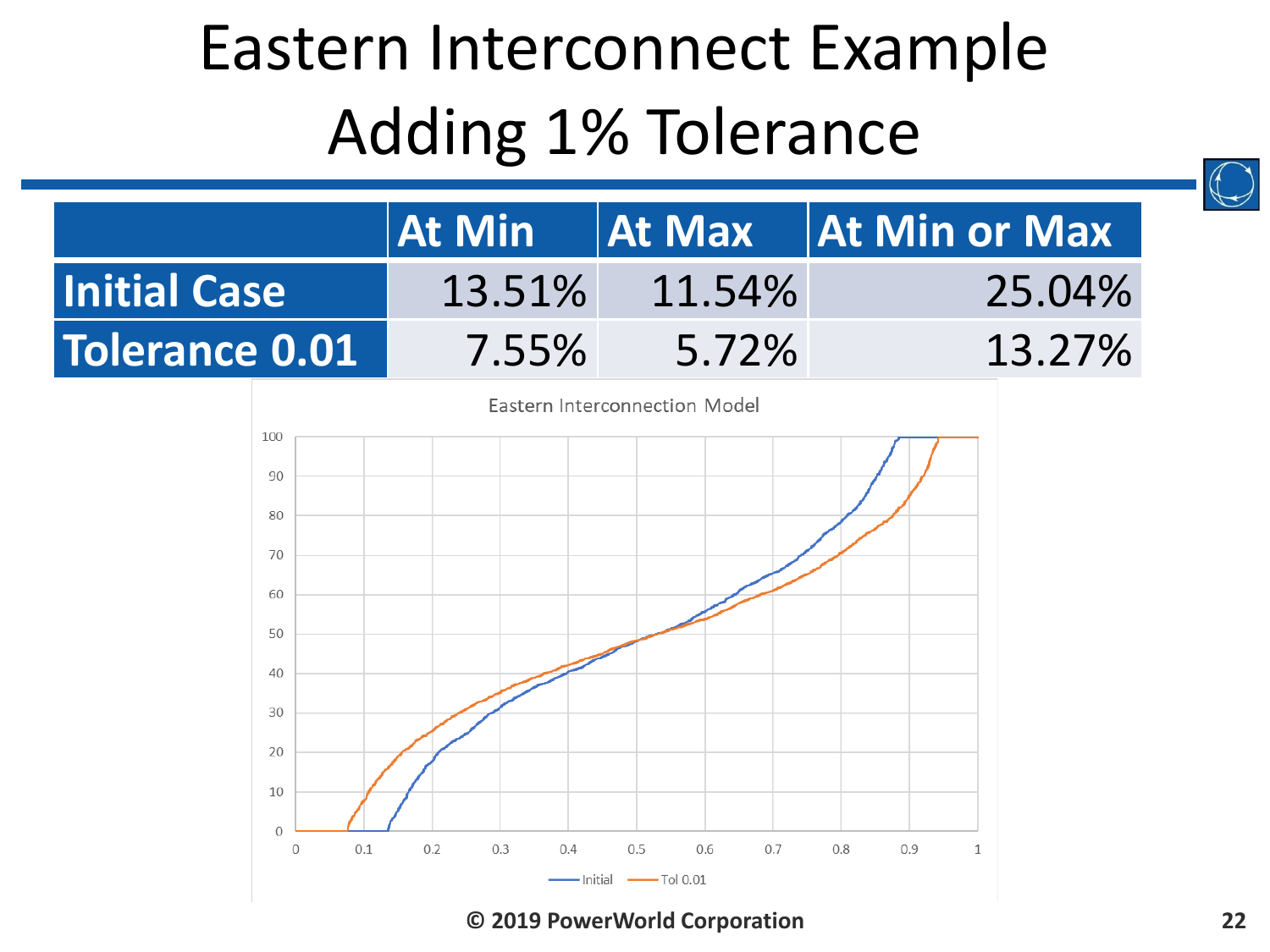#### ERCOT Example Adding 1% Tolerance



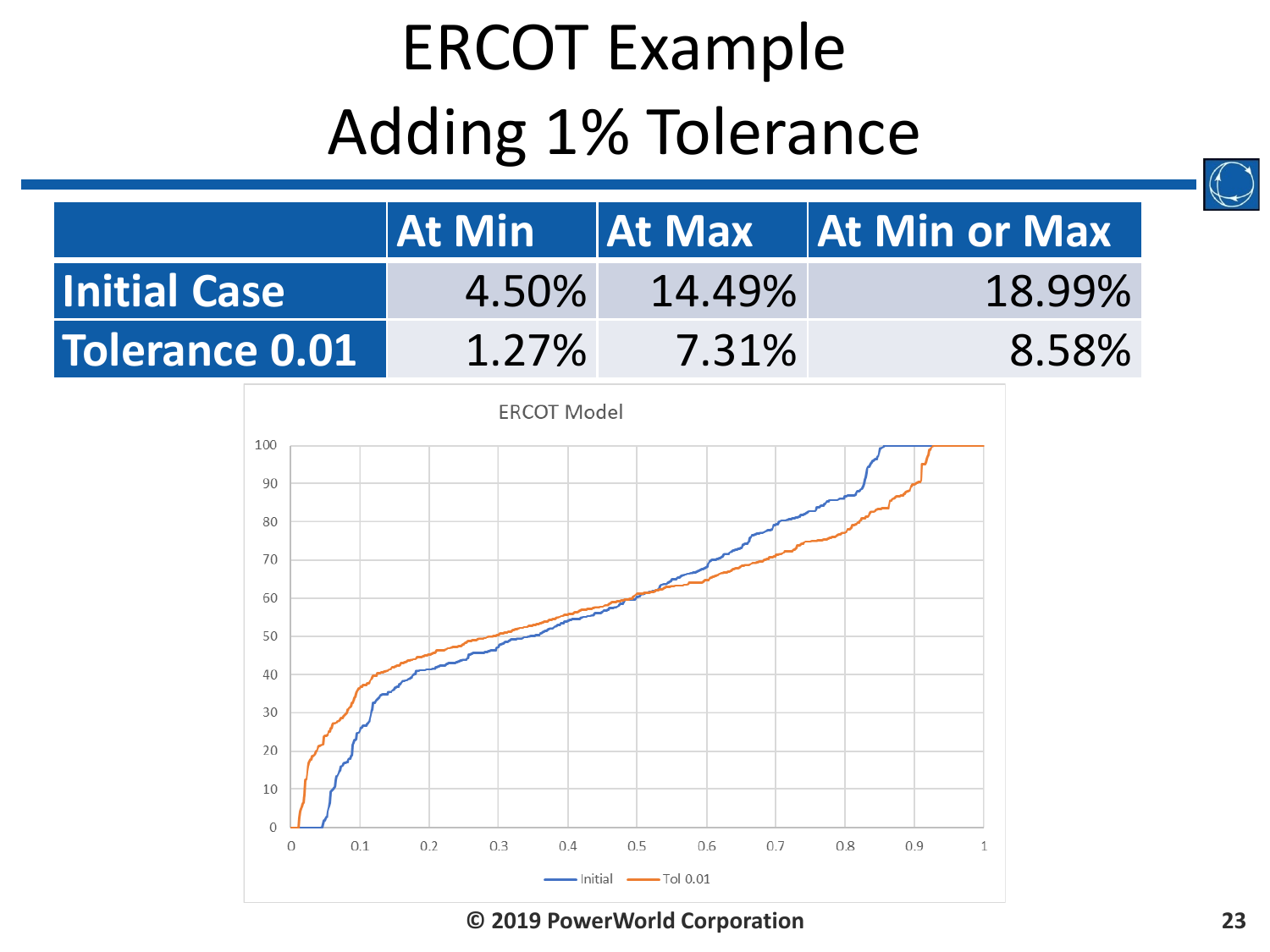# An aside: I took a look at a Real-Time EMS snapshot for Peak Realiability



- Did same analysis which largely confirms our assumption
	- Case had many fewer generators at Mvar limits
	- Also, for those generators at Mvar limits they were much closer to backing off the limit (i.e. the regulated voltage wasn't that far away from the setpoint)
	- Introducing the voltage tolerance in the EMS case reduced the generators at limts even more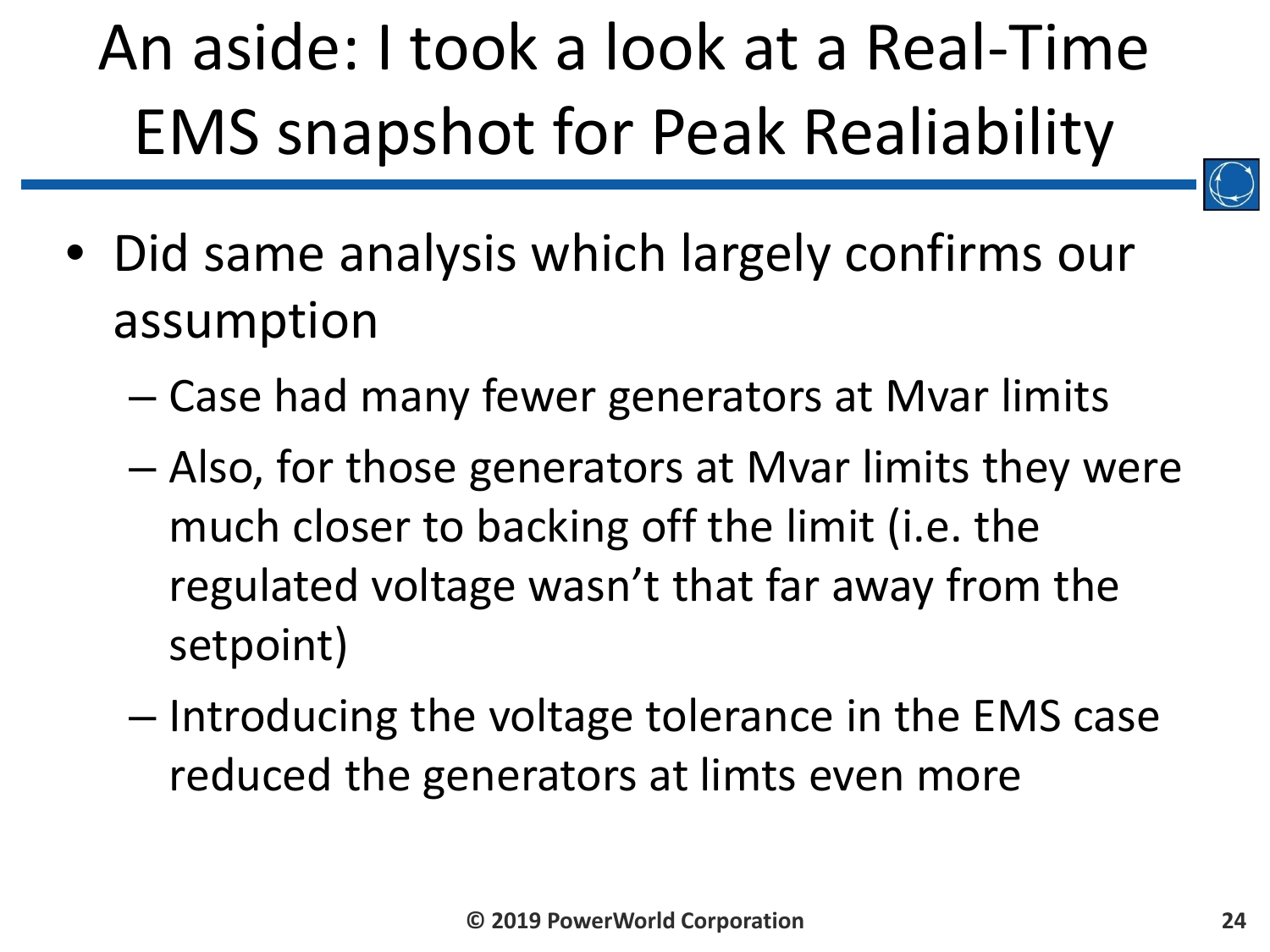#### Peak EMS (West-Wide System Model) Adding 1% Tolerance